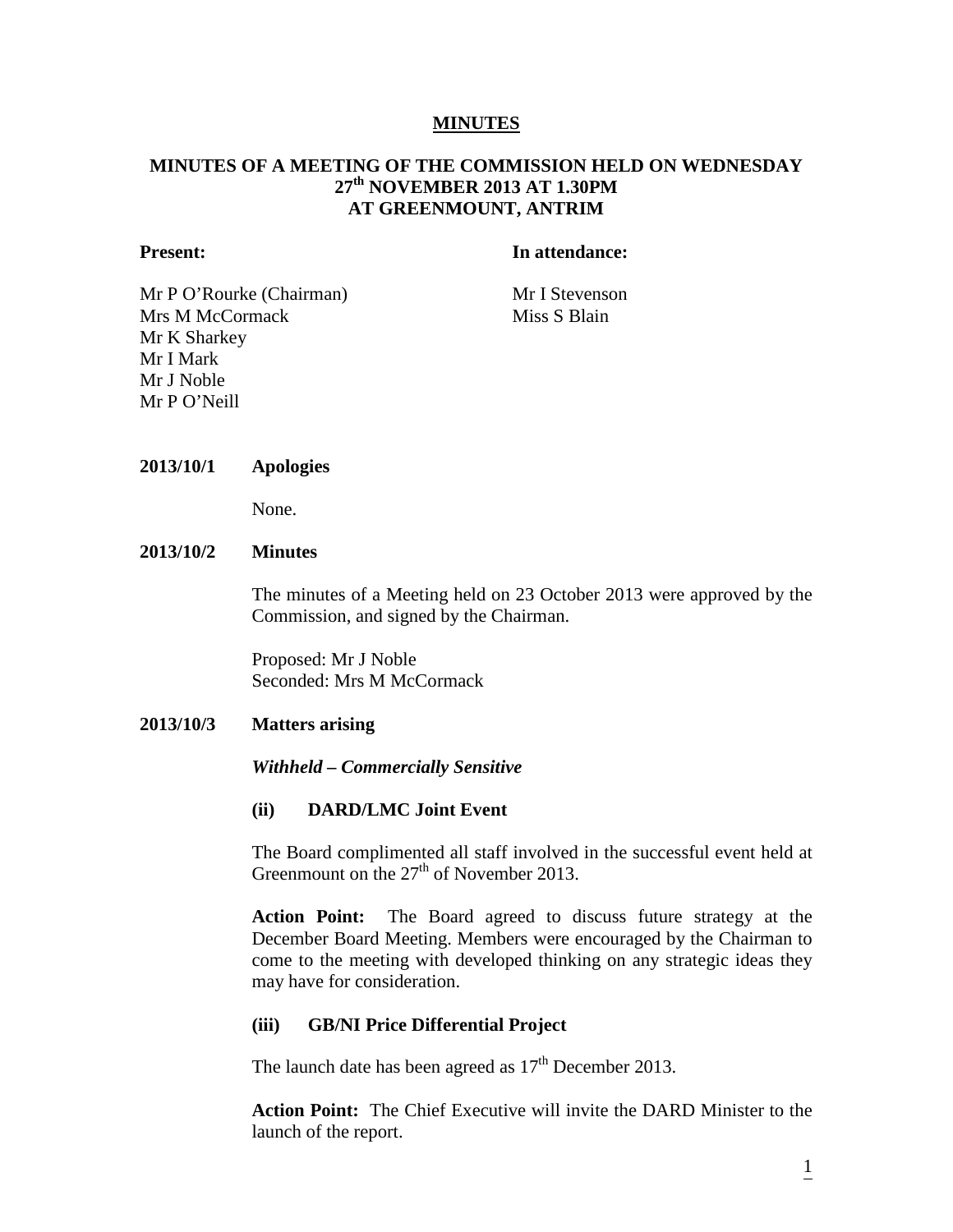## **(iv) Live Export Levy**

The Chief Executive advised the Board of guidance received from C Fletcher (DARD) on a number of issues relating to live export levy.

**Action Point:** The Board agreed that the live export levy will be included in the new MIDS application. NIMEA will be advised of this decision.

LMC has not yet received information from DARD regarding the potential cost of export certificates, if industry were to be charged for their provision.

## **(v) Electronic Sheep Tagging Information**

**Action Point:** The Chief Executive will seek to arrange an industry meeting about information available from electronic sheep tagging, and related issues that could potentially be made available to producers.

## **2013/10/4 Chairman's Report**

The Chairman reported on meetings he had attended since the last Board Meeting.

# **(i) Meeting with NIMEA 15th November 2013**

The Chairman and Chief Executive met with NIMEA to discuss a proposed Service Level Agreement (SLA) between LMC and NIMEA.

**Action Point:** NIMEA agreed to provide an outline proposal, and LMC hopes to finalise an SLA by the end of December 2013.

# **(ii) UK Levy Body Forum 18th November 2013**

The Chairman and Chief Executive reported that a draft memorandum of understanding had been drawn up.

**Action Point:** The Board agreed that LMC would sign up to the memorandum of understanding.

## **(iii) Board Recruitment**

The Chairman advised that the recruitment process had been concluded, and that the new Board Member should be announced in the first weeks of December 2013.

## **2013/10/5 Chief Executive's Report**

**(i) Reform of CAP**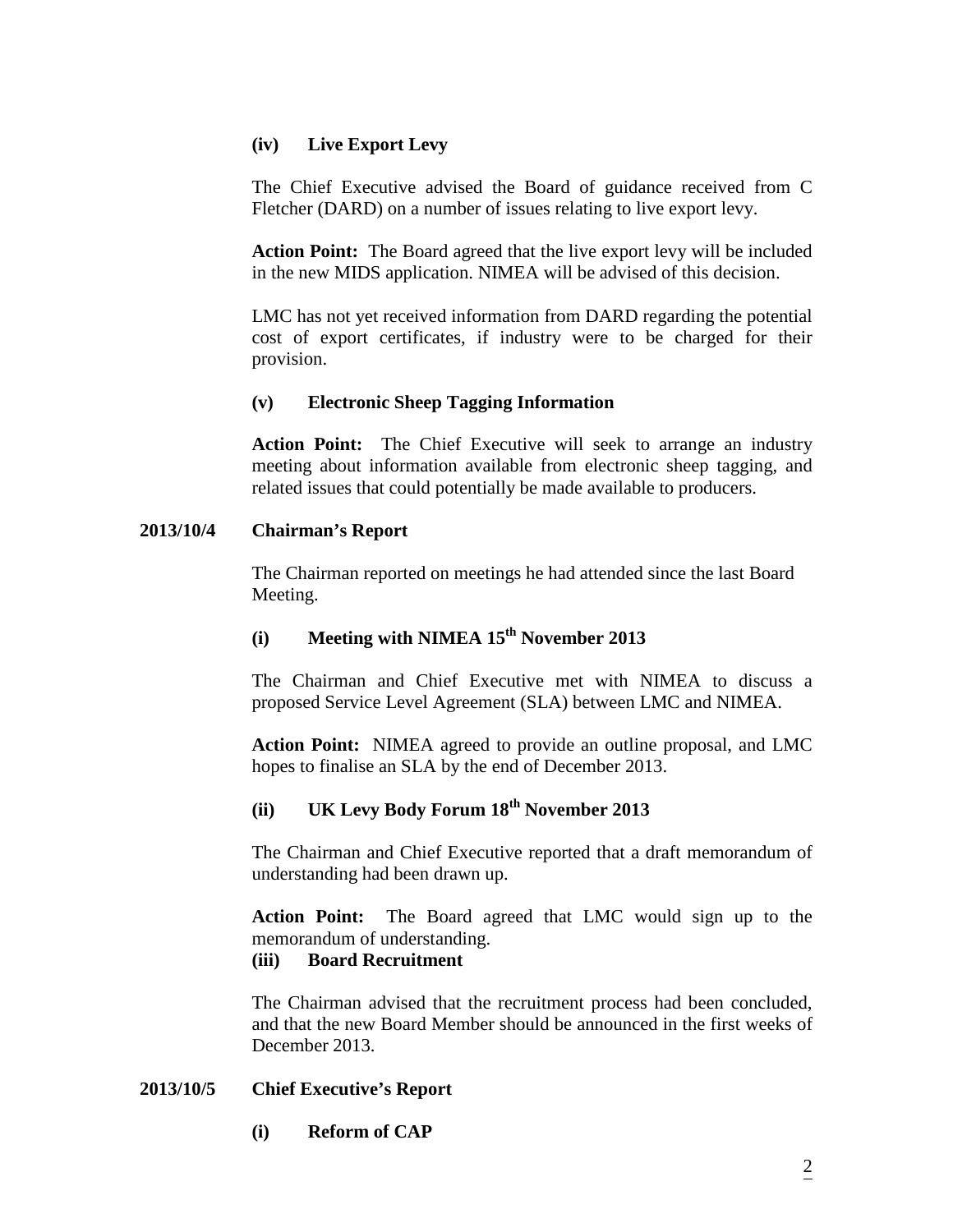The Board discussed the options on CAP reform Pillar 1 presented at the stakeholder conference held at Greenmount.

**Action Point:** The Board would support an incentive payment for farmers to improve the genetics, traceability, and quality of product in the red meat industry. The Chief Executive will convey LMC's position to DARD.

## **(ii) Potential Options for Livestock Systems at CAFRE Abbey Farm**

The Chief Executive had a meeting with CAFRE officials to discuss options for the future of CAFRE Abbey Farm.

**Action Point:** The Board concluded that LMC's opinion was that both the suckler herd and dairy origin beef operations should be continued at CAFRE Abbey Farm, but that the organic operation should cease (if choices had to be made over the future of existing systems at the farm).

The Chief Executive will advise CAFRE officials of the LMC Board's opinion.

## **(iii) Export Certification Meeting 8 November 2013**

The Chief Executive reported that LMC had hosted a meeting between LMC, NIMEA and DARD. A letter had been drafted and sent to DEFRA Food Policy.

A copy of the letter was circulated to the Board.

## **2013/10/6 LMC Risk Register**

The Audit Committee had recommended the draft LMC Risk Register for approval.

**Action Point:** The Board approved the draft LMC risk register.

**2013/10/7 Minutes of Senior Management Team Meeting**

Noted.

## **2013/10/8 Any Other Business**

**(i) DARD Planning Timetable**